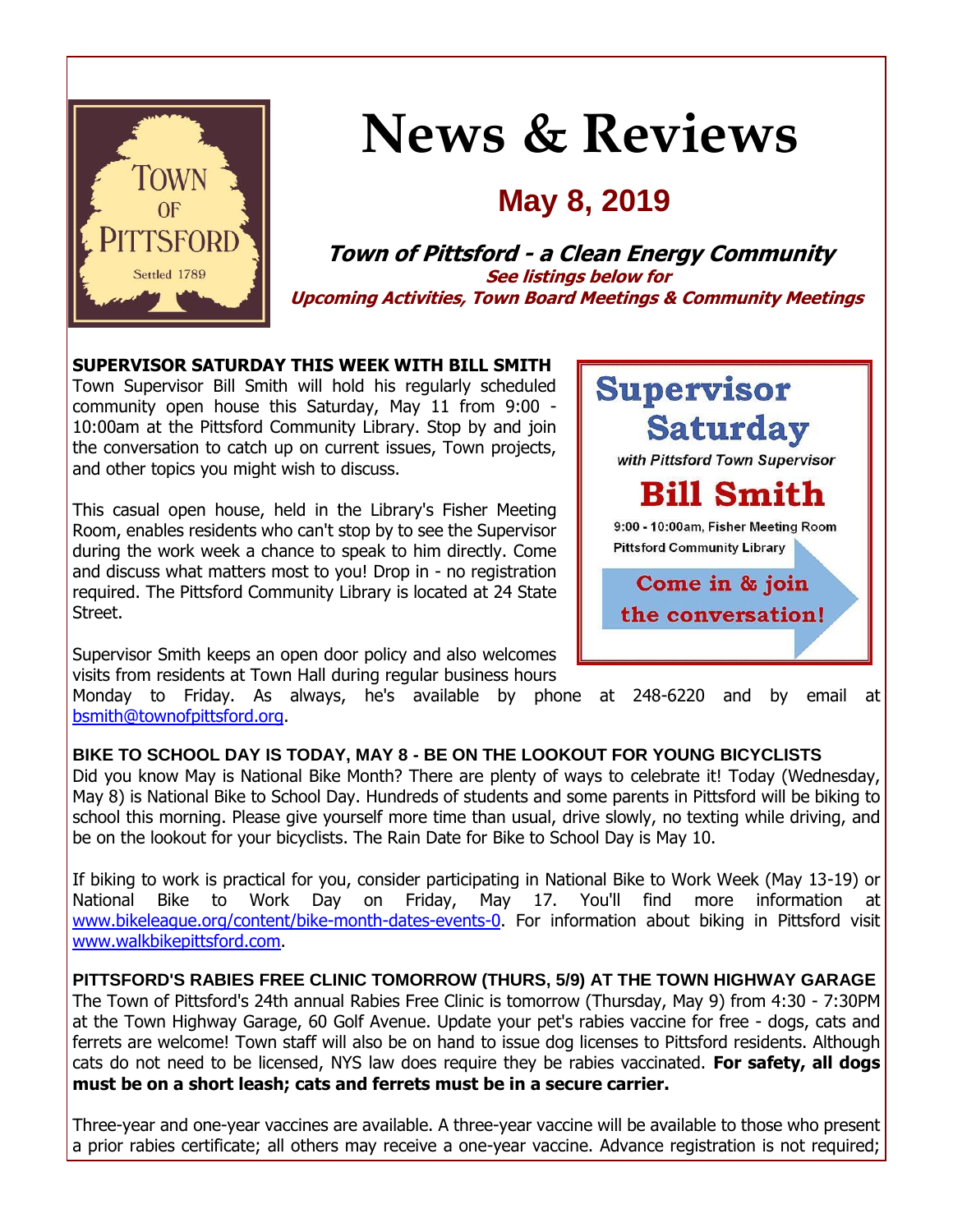please call Animal Control at 248-6240 with any questions. Many thanks to Dr. Larry Silberg from Doorbell Vet, who will be conducting our clinic this year. Our thanks also to the Monroe County Health Department for providing the free vaccines.

**MEET THE MACHINES THAT WORK AROUND TOWN - THIS SATURDAY, 5/11 FROM 10AM - NOON** There are many machines - plow trucks, construction machinery, emergency service vehicles and more that work to keep our town running safely and smoothly. Join us at the Spiegel Pittsford Community Center this Saturday, May 11 from 10:00am - noon and meet them close up! Waffles R Wild food truck will also be onsite with food available for purchase. This is a free family-friendly event open to all. Please stop by! The Spiegel Pittsford Community Center is located at 35 Lincoln Avenue. For information about other upcoming Recreation programs, pick up a program brochure at the Spiegel Pittsford Community Center (35 Lincoln Avenue), access our [program brochure online,](http://r20.rs6.net/tn.jsp?f=001M8CJH8sBnMWgz4aopVEaV4YOjJsfj-zXDXQscDa3eZDHI2XsaZJ5CvW26ja0weNyl6-4LcZPE00mWaORoGGj5OLkVhNyacx7XV4X4MojimpbxORO4TeXaMEU8IO_CcyaM-qBCCHqeLutnYDRn755Ci66zzKFpDsmWCGY79qwkFFTMLqUSfOnZDiAbj9J0QAcHhGxJRUcefgOyH0dHo6WJ3DpWp1eFwIgQF-af8GYz8hN81RA7yWPlwwFHb2bmvVKiurniB5VO_YF-lG4y7CrwxL8DlxO2nkEbEI2RWrYw4MPVWRaCal6dCgNRqtMDnkDFiA7zLUXEj3LP5HVEmV02w==&c=7LLbr8LOb_cBoZg3hp41pEzYmtWBuhuhkEdAsRC7YrPBmf1koEN9IA==&ch=UW3ysYm4R7SnQVuhGww5iKkpfJ6D62tYpi6hzqrb8VRk6IE4wKTUiA==) or visit our [online Recreation registration](http://r20.rs6.net/tn.jsp?f=001M8CJH8sBnMWgz4aopVEaV4YOjJsfj-zXDXQscDa3eZDHI2XsaZJ5CosEkshZRpm6G7C6DOoU1hRgKwxHRaePCHnVruap6h8V1mOdMoSz-KEddI8ABJIVn--7dEHELuThbYCuqFynalXk6NOrn1UDr9U_tQ96lKaHgtel7yQRo27VMUdXnbisW0mQJ24B0d8yNnuVn3jbZturwD--k_4QrCuLW6nU-tLf56YLAehmmbiKfmcJtWY6GKy4u3fj91icPlWd5mkETufMDNF9_ThMdNXricejCJSgVDvMv0vVSgmAU6XDV53_aGj-IkD0e4LXyCzXspLiEKc7HQO3q58ooETPAFPBkQLA&c=7LLbr8LOb_cBoZg3hp41pEzYmtWBuhuhkEdAsRC7YrPBmf1koEN9IA==&ch=UW3ysYm4R7SnQVuhGww5iKkpfJ6D62tYpi6hzqrb8VRk6IE4wKTUiA==)  [page.](http://r20.rs6.net/tn.jsp?f=001M8CJH8sBnMWgz4aopVEaV4YOjJsfj-zXDXQscDa3eZDHI2XsaZJ5CosEkshZRpm6G7C6DOoU1hRgKwxHRaePCHnVruap6h8V1mOdMoSz-KEddI8ABJIVn--7dEHELuThbYCuqFynalXk6NOrn1UDr9U_tQ96lKaHgtel7yQRo27VMUdXnbisW0mQJ24B0d8yNnuVn3jbZturwD--k_4QrCuLW6nU-tLf56YLAehmmbiKfmcJtWY6GKy4u3fj91icPlWd5mkETufMDNF9_ThMdNXricejCJSgVDvMv0vVSgmAU6XDV53_aGj-IkD0e4LXyCzXspLiEKc7HQO3q58ooETPAFPBkQLA&c=7LLbr8LOb_cBoZg3hp41pEzYmtWBuhuhkEdAsRC7YrPBmf1koEN9IA==&ch=UW3ysYm4R7SnQVuhGww5iKkpfJ6D62tYpi6hzqrb8VRk6IE4wKTUiA==)

#### **HAZARDOUS WASTE COLLECTION & eRECYCLING THIS SATURDAY, MAY 11 Additional Appointments for Hazardous Waste Collection No Longer Available at This Event**

The Town of Pittsford's annual Electronics Recycling, Document Shredding and appointment-only Household Hazardous Waste (HHW) collection event held in collaboration with the Town of Perinton is this Saturday, May 11 at the Perinton Highway Garage, 100 Cobb's Lane, from 7:45am to 12:00pm. Up to 30 gallons of allowed HHW materials per appointment will be accepted at no charge but waste from businesses will not be accepted. PLEASE NOTE: additional appointments for Household Hazardous Waste disposal are no longer available for this event; to schedule a HHW appointment at another site or at ecopark go online to [www.monroecounty.gov/ecopark.](http://r20.rs6.net/tn.jsp?f=001M8CJH8sBnMWgz4aopVEaV4YOjJsfj-zXDXQscDa3eZDHI2XsaZJ5CjnGKYMBoRdUfmy5Wx0Sk8rykAGxdFTCPCX-tfflaLLsAyHDguoN3Vim-1Foe5zzoifU0_7VLWDe8MlJlRXf_ABXK2ZeSDZj2dqKC8IvvEjDKWNvrFoEIhpp2wl3P7Cnk2aeWjMVkuwUpE-ggHhFBPKGQLR8nlbvVv6QAXN4feJUPRviLgUh89eR3a6LC9-IBbLTaWHQZK7BZvI-3w--FEwd3GyvIWGS77FDlj8AqDK-7GgU51vEwCfOC1wGFfGNbA==&c=7LLbr8LOb_cBoZg3hp41pEzYmtWBuhuhkEdAsRC7YrPBmf1koEN9IA==&ch=UW3ysYm4R7SnQVuhGww5iKkpfJ6D62tYpi6hzqrb8VRk6IE4wKTUiA==)

Electronics recycling and certified document shredding (residential only) will also be available at no charge. To ensure safety and reduce waiting times, appointments are required for hazardous waste disposal; **an appointment is NOT necessary for electronics recycling and/or document shredding**.

Please note the following fees will be charged (cash only) for recycling televisions and computer monitors with CRT screens: Computer Monitor - \$10.00; CRT Television under 27" - \$20.00; CRT Television over 27" - \$40.00; Oversized (Console, Rear-Projection) CRT Televisions - \$50.00. Fee payments will be accepted in cash only. Click the link for more information, including the [list of hazardous materials and electronics](http://r20.rs6.net/tn.jsp?f=001M8CJH8sBnMWgz4aopVEaV4YOjJsfj-zXDXQscDa3eZDHI2XsaZJ5Cn10itVqJcYH5ucb03tEKy0gs5nOwZwoPWxQhgnczkG-i9P-GZUFDeWrXo4600Bn0_3o1xpfcaqFF57XohpkScqSRzHkrviVkz-ttoHZEBploa-WEJi8jNPNhnFSiJe9yg5uEmAYkVT1e9NHO4p9q3flsylvnqzDHQJDubPboyDuTB58CDOoFBqF61XCnU46s6RWZPIF8Mr1ko-4taiqJAl9xGTvCL8r43pFe9_Q6gcRrUEWAoqasbYxHlCMu8Y4TBxpiY0W8UlAoLGwPAf7Na1jzX5i_V3fSSygWnlIdKxGl7ti1LOgLGvZS8HrSEfYQg==&c=7LLbr8LOb_cBoZg3hp41pEzYmtWBuhuhkEdAsRC7YrPBmf1koEN9IA==&ch=UW3ysYm4R7SnQVuhGww5iKkpfJ6D62tYpi6hzqrb8VRk6IE4wKTUiA==)  [accepted for collection.](http://r20.rs6.net/tn.jsp?f=001M8CJH8sBnMWgz4aopVEaV4YOjJsfj-zXDXQscDa3eZDHI2XsaZJ5Cn10itVqJcYH5ucb03tEKy0gs5nOwZwoPWxQhgnczkG-i9P-GZUFDeWrXo4600Bn0_3o1xpfcaqFF57XohpkScqSRzHkrviVkz-ttoHZEBploa-WEJi8jNPNhnFSiJe9yg5uEmAYkVT1e9NHO4p9q3flsylvnqzDHQJDubPboyDuTB58CDOoFBqF61XCnU46s6RWZPIF8Mr1ko-4taiqJAl9xGTvCL8r43pFe9_Q6gcRrUEWAoqasbYxHlCMu8Y4TBxpiY0W8UlAoLGwPAf7Na1jzX5i_V3fSSygWnlIdKxGl7ti1LOgLGvZS8HrSEfYQg==&c=7LLbr8LOb_cBoZg3hp41pEzYmtWBuhuhkEdAsRC7YrPBmf1koEN9IA==&ch=UW3ysYm4R7SnQVuhGww5iKkpfJ6D62tYpi6hzqrb8VRk6IE4wKTUiA==)

**SENIORS LUNCHEON & AUTHOR DISCUSSION WITH SUPERVISOR SMITH THIS TUESDAY, 5/14** Seniors, join us in the VanHuysen Community Room at the Spiegel Pittsford Community Center this Tuesday, May 14 at 12noon for lunch and a literary review by Town Supervisor Bill Smith. Supervisor Smith will discuss the works of Jean Shepherd - one of his favorite authors. Lunch includes turkey sandwich on whole wheat, BLT macaroni salad, and razzleberry pie á la Mode for dessert. Cost is \$6.00 per person and advance reservation and payment is required. Stop by the Pittsford Seniors office in the Community Center or call 248-6235 for more information and to register.

And be sure to sign up for our annual **Stein Mart Spring Fashion Show and Tea to be held on Tuesday, May 21 at 12noon**. Enjoy Stein Mart's new spring fashions modeled by our lovely senior ladies and handsome senior gentlemen! Lunch includes finger sandwiches, fruit, pastries, scones, tea and coffee; cost is \$8.00 per person. Advance reservation and payment is required by May 14; call the Pittsford Senior's office for more information and to register.

The Town of Pittsford's Spiegel Community Center is located at 35 Lincoln Avenue. To learn more about all of our wonderful programs for seniors [click here to visit the Seniors page](http://r20.rs6.net/tn.jsp?f=001M8CJH8sBnMWgz4aopVEaV4YOjJsfj-zXDXQscDa3eZDHI2XsaZJ5CjZpUz_ULczBVy-w4dWjOqGQrdY-WqqbJtoZEsmGqG1nbnkDSveFtYJIqO3WJxwkTmpbWRre6gogWsTy66GmWcqO8uHuRUAHASGVSYa3OQdckWFcm7I9y6L8hNlfobjntmr0HS6dGo-Rvhc416MFjN7NBNWKy1ZPUEf915icm_c-D9YLjp1wxJlQdT0tlBOgkmh0aE7ivVARjLWWKqyRWI25rMC7appst2LvBhBNALKsZ4tyWCx_B74G9raJF3o_tq1EP0zFNtao&c=7LLbr8LOb_cBoZg3hp41pEzYmtWBuhuhkEdAsRC7YrPBmf1koEN9IA==&ch=UW3ysYm4R7SnQVuhGww5iKkpfJ6D62tYpi6hzqrb8VRk6IE4wKTUiA==) on the Town website or read our [Seniors program info brochure online.](http://r20.rs6.net/tn.jsp?f=001M8CJH8sBnMWgz4aopVEaV4YOjJsfj-zXDXQscDa3eZDHI2XsaZJ5Cs2yvTEXKhvs6Ptr_-BZKEsoeXzoMv4UuYPgTfGaBD5eS8NPRNg8Di3SuWOnFbYYfccqjH45XBeuNLbRu-72kPzVGWpRnDJDfq5-aB8LWikwbThdMlOJOWf7g4YRW3LKARUxfeGDD3AY4doHGjlBWtFU0tcZs5kzwmtwWCTrsn0qTSmkWehxpLlr9KXPI4vP6IQVzQ8oYrWuFs9TXQUG4kBIezhHOQdpbB2mXRVC0P1HfVi3xcccuWHBaaAmT37rFg-TDwHW7i4NRQgkzmTSpYzeztyvDOChlzzD1VrLj91FdZ2MYlWScyLayTGFEB2krA==&c=7LLbr8LOb_cBoZg3hp41pEzYmtWBuhuhkEdAsRC7YrPBmf1koEN9IA==&ch=UW3ysYm4R7SnQVuhGww5iKkpfJ6D62tYpi6hzqrb8VRk6IE4wKTUiA==)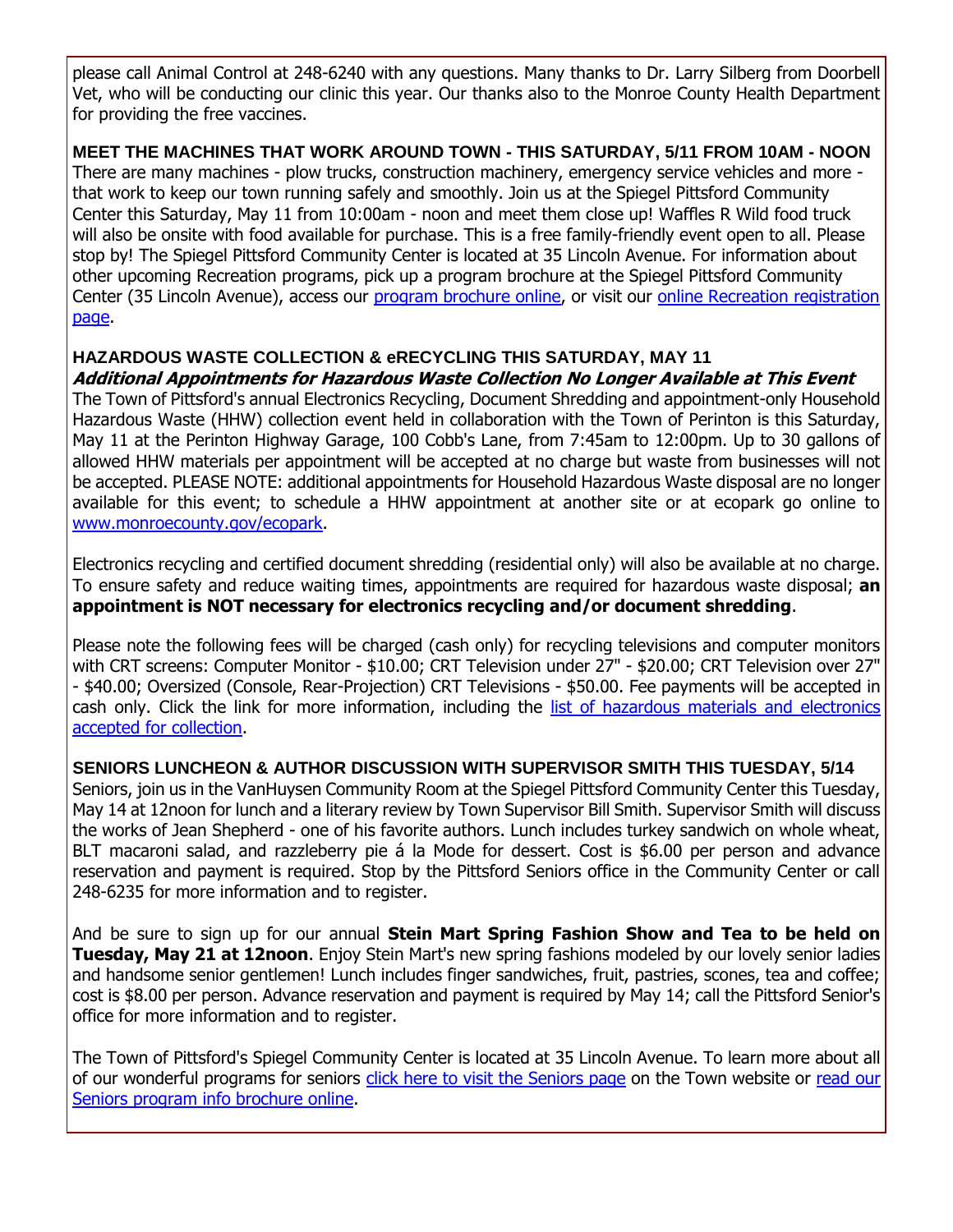#### **COUNTY'S MOBILE DMV UNIT SERVICE WILL MOVE TO FRIDAYS AT TOWN COURT AS OF 5/17**

The last day for the Mobile DMV service offered by Monroe County at Pittsford Town Hall is this Thursday, May 9. The service is moving to Pittsford Town Court, 3750 Monroe Avenue, and will be offered on Fridays; hours will remain the same: 10:00am - 3:30pm, written tests until 2:00pm, learner permit testing ends at 2:30pm. For complete information visit the County's Mobile DMV web page at [https://www2.monroecounty.gov/clerk-mobile.php.](http://r20.rs6.net/tn.jsp?f=001M8CJH8sBnMWgz4aopVEaV4YOjJsfj-zXDXQscDa3eZDHI2XsaZJ5CjtivUqdf4eIQ9mk6tMHPVn3Gv1Y0Z84_cF3R7yPenGK3Kc84-ChnHSRwA-pjXNckkdwPBc4nnp6yXU7yWToH7jzBhw0x9dyLPzcd9v7ULaKRhKrxY49bsOImXmoIZkBqiV8Oeb6m3SPTDteeV5fWKcONU-w1W_Q4h2L6BaslDGuzv4DuHBMh3XYi22se4YzCKnEBWoLbWaa8BTDMIS33psKWQugbW6urI3eSGkUq4ccmHh9ZIyPr7WTJvQsJratEjpxYF858jEx&c=7LLbr8LOb_cBoZg3hp41pEzYmtWBuhuhkEdAsRC7YrPBmf1koEN9IA==&ch=UW3ysYm4R7SnQVuhGww5iKkpfJ6D62tYpi6hzqrb8VRk6IE4wKTUiA==)

#### **CORRECTION: LIBRARY CLOSED MAY 24 - 28 FOR MAINTENANCE**

Today's issue of the eNews had incomplete information about the upcoming closure dates for the Pittsford Community Library. The Library will be closed for maintenance from Friday, May 24 through Tuesday, May 28 and will reopen for regular hours (9:00am – 9:00pm) on Wednesday, May 29.

#### **JOB OPENING: BUILDING CLEANER**

#### **Applications due by May 31**

The Town of Pittsford has an opening for a part-time Building Cleaner. This position is primarily responsible for the cleaning and upkeep of the Town of Pittsford facilities and reports directly to the Building Maintenance Foreman. Duties include a wide range of general cleaning, including vacuuming, dusting, light window washing and cleaning the bathroom facilities. The position requires knowledge of the proper use of cleaning chemicals and the proper use of small hand tools. This person will work closely with facilities staff and residents.

Find a complete [job description and application information here](http://r20.rs6.net/tn.jsp?f=001M8CJH8sBnMWgz4aopVEaV4YOjJsfj-zXDXQscDa3eZDHI2XsaZJ5CjtivUqdf4eIT15EwJOPQub0P2cvhz1v5Zpr78Pcy5PyvjZSE29rf_NchG2SLBB_WFYhHSqi6_QKMMqgCS_wQ_mzVFRB2Z80w35QqhVugbKTZdXo-svqglN8-KaFX9PsbULEM9R-MGzwc8mKbmRAiCWBzIcHZ7mHdgPAWPWpScFgbV52VsKcAUF3pXq_DHij5SbuJJAP0vvKdx2_Z8FcM2y3HJ45M7rA5iLdnO12pXT2FA2JiamQLXWWm5fKGZCq60e93UqXytTR48d3PFXoHJwtcwQdYmikuPuPloOzmuv8lNLpcHN_2gnmJSeu9K2VP9_8X3jeA-wNrSO_CEFlNebw7eqwKhnqFA==&c=7LLbr8LOb_cBoZg3hp41pEzYmtWBuhuhkEdAsRC7YrPBmf1koEN9IA==&ch=UW3ysYm4R7SnQVuhGww5iKkpfJ6D62tYpi6hzqrb8VRk6IE4wKTUiA==) or visit the [Employment Opportunities](http://r20.rs6.net/tn.jsp?f=001M8CJH8sBnMWgz4aopVEaV4YOjJsfj-zXDXQscDa3eZDHI2XsaZJ5CncVohZgQSkHxMnllxrVQe4AbSiy7SR_RsxGDh9pB25me3UcCvtRyl_EXtihvNNzzj04JZcyMopSY31snSfiTbhWTVaZ5la-W6Q1ULEW8fRYAwrDBr7WtoPNRMqO7QOefcTpdoZsBY_XR195SknnQQQRFI14IGgNlRVUYCbLHMFcQh0tjEEPcsV5YJpxNtMrOkIOW6gAst3oI2HzGhCpg6IbAoTjpwgbcFDrFhve8Oq3UFu-Sf8eVCIg06bg28XrIAwVIu8wTHEUY9eKXLWlMmuGS3dv5SEWMW9aiSdo5kH9&c=7LLbr8LOb_cBoZg3hp41pEzYmtWBuhuhkEdAsRC7YrPBmf1koEN9IA==&ch=UW3ysYm4R7SnQVuhGww5iKkpfJ6D62tYpi6hzqrb8VRk6IE4wKTUiA==) page link under the "Contact Us" tab on the Town website, [www.townofpittsford.org.](http://www.townofpittsford.org/)

**For complete job descriptions and application information for all open positions**, visit the Town's job listings web page at [www.townofpittsford.org/home-pittsford-employment-opportunities.](http://r20.rs6.net/tn.jsp?f=001M8CJH8sBnMWgz4aopVEaV4YOjJsfj-zXDXQscDa3eZDHI2XsaZJ5CncVohZgQSkHxMnllxrVQe4AbSiy7SR_RsxGDh9pB25me3UcCvtRyl_EXtihvNNzzj04JZcyMopSY31snSfiTbhWTVaZ5la-W6Q1ULEW8fRYAwrDBr7WtoPNRMqO7QOefcTpdoZsBY_XR195SknnQQQRFI14IGgNlRVUYCbLHMFcQh0tjEEPcsV5YJpxNtMrOkIOW6gAst3oI2HzGhCpg6IbAoTjpwgbcFDrFhve8Oq3UFu-Sf8eVCIg06bg28XrIAwVIu8wTHEUY9eKXLWlMmuGS3dv5SEWMW9aiSdo5kH9&c=7LLbr8LOb_cBoZg3hp41pEzYmtWBuhuhkEdAsRC7YrPBmf1koEN9IA==&ch=UW3ysYm4R7SnQVuhGww5iKkpfJ6D62tYpi6hzqrb8VRk6IE4wKTUiA==)

**PADDLE AND POUR FESTIVAL IS SATURDAY, MAY 25 ALONG THE CANAL AT SCHOEN PLACE** Join us on Saturday, May 25 from noon-10:00pm along the canal at Schoen Place for the Town of Pittsford's fifth annual [Paddle and Pour Art & Music Festival.](http://r20.rs6.net/tn.jsp?f=001M8CJH8sBnMWgz4aopVEaV4YOjJsfj-zXDXQscDa3eZDHI2XsaZJ5CjJi5PvRsn8mERrR2NRwCMiIOKWhZWNc1OCDsltWZH2kjqo4mI8cSiU-fS6LIQbkoFjb4gAbrB2WgHPwJctPij50Zg5ikFGFlWAWOpIYmGIMFxVcNkpB02ECVZKY9nZuFotSZkPtzhrT64RNTcQkwTvFETkjmCnbwqUvaUZmKcgz0wKoH_dLyiY2i9ETm9MzbfOzEiQ9hBV_VmWayc-fye_SfkZ1CK-2AaasEsg82lfkEwpAhNQw_YE=&c=7LLbr8LOb_cBoZg3hp41pEzYmtWBuhuhkEdAsRC7YrPBmf1koEN9IA==&ch=UW3ysYm4R7SnQVuhGww5iKkpfJ6D62tYpi6hzqrb8VRk6IE4wKTUiA==) We'll have **live music** all day - including a **headlining performance by The Skycoasters**! - and tastes from **local wineries and breweries** (tastings 12:00- 5:00pm; beer & wine for sale until 10:00pm), plus great food from **local eateries** (12:00-9:00pm) definitely not your average festival fare!

You can browse (and buy!) the works of **local artists and photographers** (12:00-9:00pm). We'll have plenty of **activities for children**, including a farm animal petting area, children's games, free pony rides, and hay rides through the Powers Farm. And of course, be sure to catch the exciting competition of the 2019 **Pittsford Regatta**!

We've also commissioned local artist and RIT adjunct faculty member Chris Lyons to create another **limited edition Paddle and Pour Art & Music Festival poster** - this year's commemorates the Regatta crew teams. The poster will be available for purchase at the festival (\$10 each) and Mr. Lyons will be onsite to sign posters at the event.

Admission to the festival is free; food and drink is available for purchase. For complete information about the Paddle and Pour Art & Music Festival - including a schedule of events and information on activities and participating artists, wineries, breweries and food vendors, please visit **[www.paddleandpour.org](http://r20.rs6.net/tn.jsp?f=001M8CJH8sBnMWgz4aopVEaV4YOjJsfj-zXDXQscDa3eZDHI2XsaZJ5CjJi5PvRsn8mERrR2NRwCMiIOKWhZWNc1OCDsltWZH2kjqo4mI8cSiU-fS6LIQbkoFjb4gAbrB2WgHPwJctPij50Zg5ikFGFlWAWOpIYmGIMFxVcNkpB02ECVZKY9nZuFotSZkPtzhrT64RNTcQkwTvFETkjmCnbwqUvaUZmKcgz0wKoH_dLyiY2i9ETm9MzbfOzEiQ9hBV_VmWayc-fye_SfkZ1CK-2AaasEsg82lfkEwpAhNQw_YE=&c=7LLbr8LOb_cBoZg3hp41pEzYmtWBuhuhkEdAsRC7YrPBmf1koEN9IA==&ch=UW3ysYm4R7SnQVuhGww5iKkpfJ6D62tYpi6hzqrb8VRk6IE4wKTUiA==)**. Be sure to look for **#paddleandpourpittsford** posts on our [Facebook,](http://r20.rs6.net/tn.jsp?f=001M8CJH8sBnMWgz4aopVEaV4YOjJsfj-zXDXQscDa3eZDHI2XsaZJ5CpsPiTcLiyTp9n99mowneOhnENBuh644RX6HLlqlKGHgeB0PtYZ5QyZYN8l_jsjkbWUnyamKH-ABNhReNfTvH2hQprgGpr-hmv7vanrmb1UE8bBHZLuIforORWyR4lzvTqcSyjhaiWBH1RcwxVDmFd1Naxg0u7Di9WtZYswykEO8OA3eY-VAAG4=&c=7LLbr8LOb_cBoZg3hp41pEzYmtWBuhuhkEdAsRC7YrPBmf1koEN9IA==&ch=UW3ysYm4R7SnQVuhGww5iKkpfJ6D62tYpi6hzqrb8VRk6IE4wKTUiA==) [Twitter](http://r20.rs6.net/tn.jsp?f=001M8CJH8sBnMWgz4aopVEaV4YOjJsfj-zXDXQscDa3eZDHI2XsaZJ5CoQ3I0JxTUItpyDtAnX-ctJbYy3mDDShxdD8QhFJ5WXtBtHIkuI34-e-h-ds3kMvOFqHgRxAaiU_Meh3qYuOLP_NqaXqytEgE6tqhfXTEg7TzMFQHY8Eng7QRgY8Dmv1cw==&c=7LLbr8LOb_cBoZg3hp41pEzYmtWBuhuhkEdAsRC7YrPBmf1koEN9IA==&ch=UW3ysYm4R7SnQVuhGww5iKkpfJ6D62tYpi6hzqrb8VRk6IE4wKTUiA==) and [Instagram](http://r20.rs6.net/tn.jsp?f=001M8CJH8sBnMWgz4aopVEaV4YOjJsfj-zXDXQscDa3eZDHI2XsaZJ5CoQ3I0JxTUItcFnWKmMb5tlpOwTBH4B8midviZBGlGnkdMARgD7JFDi2f_siOUn8XLcr9u2j8L1tvBd-PR92LpICxl3RfCbUeYKEHcxKOhBtXPqaF5mSSE_RURc9SUR5wy_Kz3CSiT3SUB7jsjHVCMvzZKhwr4sXeXrwOdG620NNRh2L0YLWT7wlofWse6y3JnfM-weJPJhqE1vX4ulJMbj01g8Xqzn-YazRDqKC_XWZbOoFbwU_p36bGTfmW-NohQ==&c=7LLbr8LOb_cBoZg3hp41pEzYmtWBuhuhkEdAsRC7YrPBmf1koEN9IA==&ch=UW3ysYm4R7SnQVuhGww5iKkpfJ6D62tYpi6hzqrb8VRk6IE4wKTUiA==) accounts. Many thanks to our Event Partners [Pittsford Federal Credit Union](http://r20.rs6.net/tn.jsp?f=001M8CJH8sBnMWgz4aopVEaV4YOjJsfj-zXDXQscDa3eZDHI2XsaZJ5CnMDmxljA6TTsbeTU5OvuhLl3x-efLOcmrJxHpQ7vKIKV6Kvk3Z1iW7aJxU3od84SWylqbpgPaQtnVRcbAGUOzbZreQLr6vSR8BucFU7D0xsaFMvaO7qLUqB3F_ZgNlN7es-d0P7A4kJreXzhoEsrB-JlcGG5R0r5VBZLoVXhhPzxNLx7aEtx2XaAuj-eLBs1izOyIbVMnvBODp-lBWH4UvlCEOq7W9nbQNRwVoK2rrWDnp3TXF951Y=&c=7LLbr8LOb_cBoZg3hp41pEzYmtWBuhuhkEdAsRC7YrPBmf1koEN9IA==&ch=UW3ysYm4R7SnQVuhGww5iKkpfJ6D62tYpi6hzqrb8VRk6IE4wKTUiA==) and [Wilmorite](http://r20.rs6.net/tn.jsp?f=001M8CJH8sBnMWgz4aopVEaV4YOjJsfj-zXDXQscDa3eZDHI2XsaZJ5CnMDmxljA6TTh4zRCxZPObgye2oolOLqig5djIGGDBLwVQoRdip6ZWpqvqpURfddyrf7x6IsYjE4k6MhF-k6gMiTsOa-vCaejvwaqxjAuiuzMv_zz6yfxtdWUwlS2jjqQOTrVn3pKL11zIAZtUpIVy4dyRPZi4oBgIS--qzKP0fm8dTNcyUhYRLmQ7tzlosQdWlyBt5YhlvxuYn5c1Sw3RnHSerYYSC8vwGkN_ECTtLL&c=7LLbr8LOb_cBoZg3hp41pEzYmtWBuhuhkEdAsRC7YrPBmf1koEN9IA==&ch=UW3ysYm4R7SnQVuhGww5iKkpfJ6D62tYpi6hzqrb8VRk6IE4wKTUiA==) for their sponsorship support of Paddle and Pour. Thanks as well to Paddle and Pour supporter L.L. Bean Eastview Mall.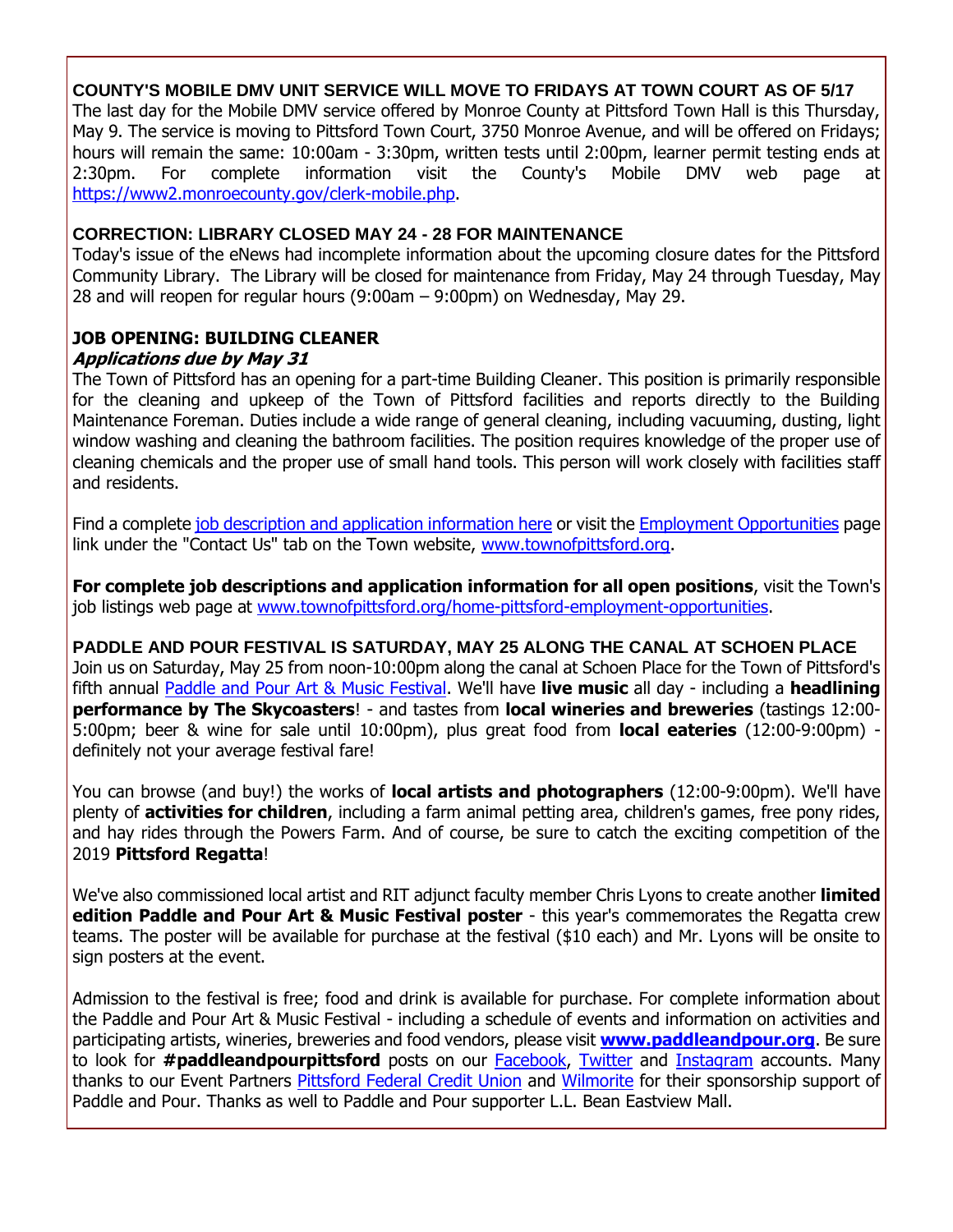#### **MEMORIAL DAY PARADE AND REMEMBRANCE CEREMONY IS MAY 27**

Please be sure to join us for the Town's annual Memorial Day parade and Remembrance Ceremony on Monday, May 27. The parade begins at 10:00am, stepping off from Pittsford Sutherland High School and continuing down Jefferson Road to Main Street, then on to the Pittsford Cemetery (Washington Road) and culminating in a Remembrance Ceremony honoring those who gave their lives in wartime service to our country. Following the Remembrance Ceremony, the Rayson-Miller American Legion Post #899 will host a reception at the Legion Post headquarters (21 N. Main Street, in Village Hall). Don't miss this opportunity to show your gratitude for those who gave their lives in wartime service to our country and for all of our veterans.

[More information about the parade and ceremony can be found on the Town's Memorial Day web page.](http://r20.rs6.net/tn.jsp?f=001M8CJH8sBnMWgz4aopVEaV4YOjJsfj-zXDXQscDa3eZDHI2XsaZJ5CoQ3I0JxTUItcpHnQmzd6Ay2USgSYA-c3PFMEonnnpfafs6G-YpOlFaA-yoMZAthFL5MSYsS13YoNQoPrlD143mipjGwnMZgAZBupUfE2dqZuugxzOGA02rEMBwEbSWD3fxmlMm3CUBHrNCrZIwXW0rm5YPYmHjuKSZ3QkNiK9lewWauiKkzRL-uLDuTiks3aEkI1g7MDsg_42cJ0MG1G9tJCt4SPzLAzOVLoU-sqhjppP-2sAE64EJcEg0s2Z3zZSC2jD2gLcXU&c=7LLbr8LOb_cBoZg3hp41pEzYmtWBuhuhkEdAsRC7YrPBmf1koEN9IA==&ch=UW3ysYm4R7SnQVuhGww5iKkpfJ6D62tYpi6hzqrb8VRk6IE4wKTUiA==) Should you wish to make a donation for a **remembrance poppy** to wear in honor of our veterans, members of Rayson-Miller American Legion Post #899 are currently offering them at various locations around Town, including at the Town Clerk's Office desk at Town Hall, 11 South Main Street. All proceeds will go to fund programs for our veterans.

#### **PITTSFORD TRIATHLON IS SUNDAY, JUNE 2 - REGISTRATION UNDERWAY**

The Town of Pittsford's 16th annual [Pittsford Triathlon](http://r20.rs6.net/tn.jsp?f=001M8CJH8sBnMWgz4aopVEaV4YOjJsfj-zXDXQscDa3eZDHI2XsaZJ5Cn_yKsvcySxSzMdPJSs-9BLCo4ekVEn250sgk6eR_yAbM9HO0WV1BJ1U4jUHrIYu8e4VqIBzVcrt-Sy1CJsNtez6T4_Wkv71pi2dg8m6uS00wONKhC8WELQbbIdhz2bKIDi-IOXnYkGp3yKYnpTUMCnvEHYIHQUF8aYKvPgxpNhTskQ9odnoDSgVU61TTT6bV3I1vbOkLKmFnNJztDGcER6oTlqbVTcrD9Y34FEOGn5_bTvDZIgf40Q7bAW5jQ_h0w==&c=7LLbr8LOb_cBoZg3hp41pEzYmtWBuhuhkEdAsRC7YrPBmf1koEN9IA==&ch=UW3ysYm4R7SnQVuhGww5iKkpfJ6D62tYpi6hzqrb8VRk6IE4wKTUiA==) will be held on Sunday, June 2 at Thornell Farm Park (480 Mendon Road) and registration is underway. This multi-sport event consists of a 300-yard swim in the Pittsford Mendon High School Pool, a 15-mile bike and a 3.3 mile run. The race is open to ages 12 and up; individual entry fee is \$50.00 or \$90.00 for a team. For a course map, registration information and event details visit our [Pittsford Triathlon event page](http://r20.rs6.net/tn.jsp?f=001M8CJH8sBnMWgz4aopVEaV4YOjJsfj-zXDXQscDa3eZDHI2XsaZJ5Cn_yKsvcySxSzMdPJSs-9BLCo4ekVEn250sgk6eR_yAbM9HO0WV1BJ1U4jUHrIYu8e4VqIBzVcrt-Sy1CJsNtez6T4_Wkv71pi2dg8m6uS00wONKhC8WELQbbIdhz2bKIDi-IOXnYkGp3yKYnpTUMCnvEHYIHQUF8aYKvPgxpNhTskQ9odnoDSgVU61TTT6bV3I1vbOkLKmFnNJztDGcER6oTlqbVTcrD9Y34FEOGn5_bTvDZIgf40Q7bAW5jQ_h0w==&c=7LLbr8LOb_cBoZg3hp41pEzYmtWBuhuhkEdAsRC7YrPBmf1koEN9IA==&ch=UW3ysYm4R7SnQVuhGww5iKkpfJ6D62tYpi6hzqrb8VRk6IE4wKTUiA==) on the Town website, or [to register go to RunSignUp.com.](http://r20.rs6.net/tn.jsp?f=001M8CJH8sBnMWgz4aopVEaV4YOjJsfj-zXDXQscDa3eZDHI2XsaZJ5Cn_yKsvcySxSjdeePVLTPK49DyJ_2tvIV6f-NEXBG9qF69bFFq0VshG5LKZRlrlQ-4Vx1rQUTMdtY_iJx6GCMooRov0EFHu0LPuwj7BfcwxE1zm7kh8XDvtD3plfjzD53PjjyuFUosV7fH75n8tDUTjGuk1rXKBEo7zEXM4ueP0-4ae4RJQksK4FzRmmMmJ5Latb9y8b6Dap_2RhxF8fNJsBxZ-gA9RsgAhJN8_RQrzxS7koEKN8dKTWiAdUrdIsQYI7cCbtjbGbYbS6wBY0AycHbKSLxeTdwg==&c=7LLbr8LOb_cBoZg3hp41pEzYmtWBuhuhkEdAsRC7YrPBmf1koEN9IA==&ch=UW3ysYm4R7SnQVuhGww5iKkpfJ6D62tYpi6hzqrb8VRk6IE4wKTUiA==)

Not a racer? That's OK - the public is invited to come out and cheer on our participants! Parking is available in the Pittsford Mendon High School Stadium lot. To take a look at all the fun from last year's event, see our [2018 Triathlon photo gallery.](http://r20.rs6.net/tn.jsp?f=001M8CJH8sBnMWgz4aopVEaV4YOjJsfj-zXDXQscDa3eZDHI2XsaZJ5CjtivUqdf4eImTauplGvO9NjytMH1vtlyzuWUj-YTBJKLlN_M4qA1am8YiobOEU_oT9gQd7SPisBFGN3TY2k_TrDgy_XjrYetDs5vIDX0Jxdh8b28Rnf-KM57V-YGscMTC7nr8iGEa5zuHj31Q_973MHRt05et4rXWTuJWJA0lKZWzlfMb87ZJ4_ZKAVtHGyTcB4-yxScDmLIgJtJRRYA_O49qPkzYCGsqFeNyFrIQJcc-Dsm9FIfAgOKuLEvC3VMS6zfLa1AeUq&c=7LLbr8LOb_cBoZg3hp41pEzYmtWBuhuhkEdAsRC7YrPBmf1koEN9IA==&ch=UW3ysYm4R7SnQVuhGww5iKkpfJ6D62tYpi6hzqrb8VRk6IE4wKTUiA==)

Registration forms and race maps are also available at the Spiegel Pittsford Community Center (35 Lincoln Avenue). To receive a start time based on your estimated swim time, you must register by noon on Thursday, May 30. All registrations after this time must be done at packet pickup (no registrations the day of the race). If you choose to register at packet pickup you will have a later start time so register early! Packets must be picked up at Fleet Feet Sports (155 Culver Rd., #110), on Saturday, June 1, 2019 from 10:00am to 5:00pm. In addition to the race, participants will receive a post-race meal and a running tee! For further information, contact the Town of Pittsford's Recreation Department at 248-6280.

#### **NEW HORIZONS BANDS FREE SPRING CONCERT MAY 20 AT EASTMAN THEATRE**

The Eastman-New Horizons Bands - many members of which are Pittsford residents - will perform their free spring concert on Monday, May 20 at 7:00pm at Kodak Hall at Eastman Theatre (26 Gibbs Street, Rochester 14604). The concert features the New Horizons concert, symphonic and combined bands performing an evening of inspiring music, including a variety of selections from Hoagy Carmichael, to Sousa, to Carmen. This family-friendly performance is free, open to the public, and handicap accessible.

The Eastman-New Horizons Band is a program of the Eastman School of Music. It was founded in 1991 and welcomes adult participants regardless of prior musical experience; members are guided by professional musicians. For more information on the program, visit their website [www.rocnewhorizons.org.](http://r20.rs6.net/tn.jsp?f=001M8CJH8sBnMWgz4aopVEaV4YOjJsfj-zXDXQscDa3eZDHI2XsaZJ5Co531Y6rTvjz9pr4uPqznh9rywpOaKOM6fKyhWPUTlCjl--ldcRSezspBhtNea9LsGkNkB_MyJTCAm_7AqVIdwTsA8AyF29MDHcGX3LUKnw_-5km9K8L8qgBplA5Ono4RXsGUT0a42xF0NpWL8MTQnMD3OR3BpusbAsAfo1YtjtoB12_kb4II4RQNOOiZCUfv_GCHFMtyK7suv9VmENYjQimVwvkKM3wDlfXfKxqMFh9jkeKKc1_wJA=&c=7LLbr8LOb_cBoZg3hp41pEzYmtWBuhuhkEdAsRC7YrPBmf1koEN9IA==&ch=UW3ysYm4R7SnQVuhGww5iKkpfJ6D62tYpi6hzqrb8VRk6IE4wKTUiA==)

#### **REMINDERS**

#### **WOMEN'S CLUB OF PITTSFORD GARAGE SALE & BAKE SALE THIS WEEKEND, 5/10 & 11**

The [Women's Club of Pittsford](http://www.womensclubofpittsford.org/?utm_source=eNews+05-08-19&utm_campaign=eNews+05-08-19&utm_medium=email) garage sale and bake sale is this Friday and Saturday, May 10 & 11 from 9:00am - 4:00pm at 132 East Street in Pittsford (off Route 96). The sale will feature treasures galore from many households, including jewelry, live plants and more - something for everyone! Delicious baked goods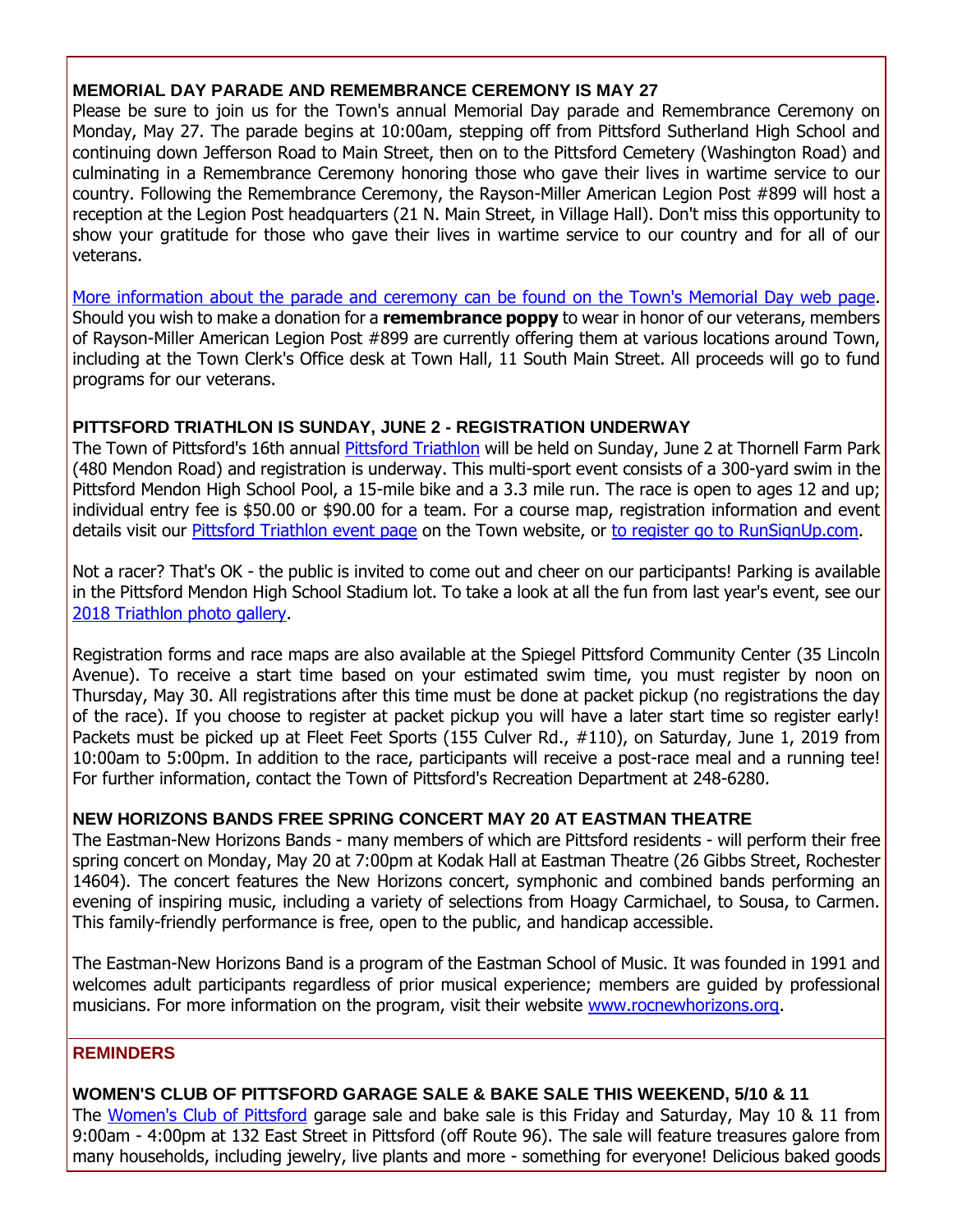will be available for purchase as well - great to share and enjoy on Mother's Day. Proceeds from the sale will benefit the group's charitable efforts; the Women's Club of Pittsford supports a variety of community service projects, educational programs and fund-raising activities to the benefit of those in the Pittsford community and beyond and has contributed almost \$300,000 to Rochester area nonprofit organizations serving those in need.

**KICKS FOR CAMPERS KICKBALL TOURNAMENT AND FUNDRAISER THIS SATURDAY, MAY 11**

Cheer on over 500 kickball players in the 3rd Annual "Kicks for Campers" kickball tournament on Saturday, May 11 from 5-8:30 p.m. at the Mendon High School Stadium Field. Event volunteers are needed too! The event raises money for scholarships to send kids to YMCA's Camp Cory overnight camp. Find complete information on the [Pittsford Central School District website.](http://r20.rs6.net/tn.jsp?f=001M8CJH8sBnMWgz4aopVEaV4YOjJsfj-zXDXQscDa3eZDHI2XsaZJ5ClU38bGQMbG8SM4LXbzXvBWCoYyEiwrjwkNBoilPr9D0lEQd-5FiuMiciQpDitn0hwOhzZwsG6Q9Vo5Da1gSJVwuHm3lT5yuP4GFm8w76hC139wDBR-lfcVvRdBbtvq1RPclfuupvl_JVfYJxGuD81zUVDdGJ4PDq33YKORVwks4fks8QE4pNci8L_76IJcbjMDIW-wECzfkXeQnIANB_vjoZjMBAy5BTGUxNPQwcN7gjmQWFlxgGZd-8bi2qrPUtwRHkpQrs2ANRD-oWTUS77ogDspueL9HG3CClbHCqKvEVguAvFgnsicDWGTZx6o7A1BwB0PHVuUDUPj_vzYduP6sboT3dVJCiWi-KgdGt-nxlFYZmmUGYTvNlVlUDPLzCCJooCROOMOuYizM1OS-iKTvx2NGsDgHeEV3BBYqmNs6wWu67dbcOziipraX511n5pPLyMMRKbrRTCXPEYq3DBhfDoX615GFKg==&c=7LLbr8LOb_cBoZg3hp41pEzYmtWBuhuhkEdAsRC7YrPBmf1koEN9IA==&ch=UW3ysYm4R7SnQVuhGww5iKkpfJ6D62tYpi6hzqrb8VRk6IE4wKTUiA==)

#### **PITTSFORD ROTARY KIDS' TROUT FISHING DERBY IS MAY 18**

The Rotary Club of Pittsford, in conjunction with the Town of Pittsford and the Monroe County Parks Department, will hold its 23rd annual Kids' Trout Fishing Derby on Saturday, May 18 in Powder Mills Park. The Derby is open to all children ages 15 and under. Registration will be at the Powderhorn Lodge from 8:00 - 9:00am and is free for all. The tournament runs from 9:00 - 11:00am and is followed by an awards ceremony at 11:15am and Fish Hatchery tour at 11:30am. Complimentary refreshments will be served.

Fish are being stocked by the Fish Hatchery at Powder Mills Park for this event and donations will be accepted on their behalf. Special thanks are due to The Riedman Foundation for funding and operating the Hatchery and making the Pittsford Rotary Club Kids' Trout Fishing Derby possible. For more information, visit the [Pittsford Rotary website](http://r20.rs6.net/tn.jsp?f=001M8CJH8sBnMWgz4aopVEaV4YOjJsfj-zXDXQscDa3eZDHI2XsaZJ5CosEkshZRpm6PiOJNWSaKitTRFAOkTV1bk9cXBKB1hELJqBrgnJnB6vuXvW0neEiCnv_S9-Ngf3H9J0-DaGLDlzu5k8qF4mVoA5Tp3y12ah1PG8Go-_mUD4LtWzPvyIuK-7CkndX3eQ4CKGWaEEH9b67ReTwfWMxBj9jHxQ62I36EaB2HHpWExP6Y22asenfpoFKuRMDCJN9_FIZ6WMxgIpmAPz1YfJN7fRB_hPG1Hpj3-f8Eszp_fllqAsxRF-MDQ==&c=7LLbr8LOb_cBoZg3hp41pEzYmtWBuhuhkEdAsRC7YrPBmf1koEN9IA==&ch=UW3ysYm4R7SnQVuhGww5iKkpfJ6D62tYpi6hzqrb8VRk6IE4wKTUiA==) or contact tournament chairperson Kevin O'Grady via [email](mailto:kevin@ogradyassociates.com?subject=Pittsford%20Rotary%20Kid) or phone at (585) 641-0668. The Pittsford Rotary Club Kids' Trout Fishing Derby is co-sponsored by the Town of Pittsford Recreation Department.

#### **TOWN'S COMMUNITY SURVEY UNDERWAY THROUGH MAY 20**

The Town of Pittsford's Community Survey is now underway. Those who pre-registered online should have received an email with their household's participation code. The email notification includes a direct link to the survey. All others should have received their code via postcards, each with a unique code, mailed to all homes. Please use your code to complete the survey online at [www.PittsfordSurvey.com.](http://r20.rs6.net/tn.jsp?f=001M8CJH8sBnMWgz4aopVEaV4YOjJsfj-zXDXQscDa3eZDHI2XsaZJ5CtMKIrPBWKGUydqsLz_-Eugli_G-BV1As-qYLSITEwYIk1jYQO1bLyPIRLDt6VGSu7Y-9kIzKbfyNrIO-g3TCP8lctfkKU4QMPQ8P954Sft1ns9IwaHP3zXWhQcwNhaMNw_ra2jsFdps4zYaFwMyd9_xHtByRpdtm6YcS5v_mtXTkS3-Ppj0h1kcTQEVAtvaOqStNXNXU-UBA_TK95jvyE0DPMboHWUiaT3qhNL1MIrj9vL45sROdLo=&c=7LLbr8LOb_cBoZg3hp41pEzYmtWBuhuhkEdAsRC7YrPBmf1koEN9IA==&ch=UW3ysYm4R7SnQVuhGww5iKkpfJ6D62tYpi6hzqrb8VRk6IE4wKTUiA==) The code may be used by anyone in your household over age 18. The survey will remain open through May 20, 2019. **If you have misplaced your participation code information, you can contact the survey consultant at**  [msutton@causeandeffectstrategy.com](mailto:msutton@causeandeffectstrategy.com) **or (585) 445-3888 x2**.

Find more information about the survey at [www.townofpittsford.org/news/community-survey-2019](http://r20.rs6.net/tn.jsp?f=001M8CJH8sBnMWgz4aopVEaV4YOjJsfj-zXDXQscDa3eZDHI2XsaZJ5CjtivUqdf4eIJby0nTuDFjYhHeK0RJ8PIYk4sNkkVj3O2AIGftEtkWr9P6APJ85cAg8HJG-Wv9kDwpXdPGh3J7FhOH5i9vK5EQjZFMkAUL7gefDkHQjmCfJKbptKP29gUkRWK7vwYJTKFjkWtekX5MkztP42Yhgy_tgqmM80jBCOlJiH1_RuzDf5LvxREJXLz3XIwzvI81F52rcn5b1W-IJeHoNHcgwwPudhjyeS9hoTujRlDYKnGQrj_khlNqC4Imv6byi3gNpdOehKmi0NHhpR_hptXpHuRDA2viBXnkd399k2J39m8jSXya0N15FPlo83FrbowI3pBZffJrloehWPuf1N0rO0tg==&c=7LLbr8LOb_cBoZg3hp41pEzYmtWBuhuhkEdAsRC7YrPBmf1koEN9IA==&ch=UW3ysYm4R7SnQVuhGww5iKkpfJ6D62tYpi6hzqrb8VRk6IE4wKTUiA==) [underway.](http://r20.rs6.net/tn.jsp?f=001M8CJH8sBnMWgz4aopVEaV4YOjJsfj-zXDXQscDa3eZDHI2XsaZJ5CjtivUqdf4eIJby0nTuDFjYhHeK0RJ8PIYk4sNkkVj3O2AIGftEtkWr9P6APJ85cAg8HJG-Wv9kDwpXdPGh3J7FhOH5i9vK5EQjZFMkAUL7gefDkHQjmCfJKbptKP29gUkRWK7vwYJTKFjkWtekX5MkztP42Yhgy_tgqmM80jBCOlJiH1_RuzDf5LvxREJXLz3XIwzvI81F52rcn5b1W-IJeHoNHcgwwPudhjyeS9hoTujRlDYKnGQrj_khlNqC4Imv6byi3gNpdOehKmi0NHhpR_hptXpHuRDA2viBXnkd399k2J39m8jSXya0N15FPlo83FrbowI3pBZffJrloehWPuf1N0rO0tg==&c=7LLbr8LOb_cBoZg3hp41pEzYmtWBuhuhkEdAsRC7YrPBmf1koEN9IA==&ch=UW3ysYm4R7SnQVuhGww5iKkpfJ6D62tYpi6hzqrb8VRk6IE4wKTUiA==)

#### **ASL INTERPRETER AT TOWN BOARD MEETINGS**

The Town of Pittsford provides an American Sign Language interpreter at every meeting of the Pittsford Town Board, to interpret for those who need this service.

#### **UPCOMING COMMUNITY ACTIVITIES IN PITTSFORD**

- [Pittsford Rabies Free Clinic,](http://r20.rs6.net/tn.jsp?f=001M8CJH8sBnMWgz4aopVEaV4YOjJsfj-zXDXQscDa3eZDHI2XsaZJ5Cn10itVqJcYHFPPPTzFXa7KAGKmOUsmqrgWEadPXVEWLqxS06__33qEGgvfnFFMF6YhaT-6DDJLZOBJPMhhbGEAaxn-P98c03D37ylFHoh_Mi88_y1lo2C6MbzShnHou8zIU3pdu-m8i3O2b-raL2iPGjqcq_HW0JREsSin7NaYCahDougHPjGjx5riNIW8o4lTaqRfUurmy-eskf0wIU7qeIE184GFimacrLR-FAboofUmiiTfc2p1s2YmjPVpxV2Dv4lmMvWaIl8_iL9Wp_qRe_UjC3LOqokvIsYQct0Sa&c=7LLbr8LOb_cBoZg3hp41pEzYmtWBuhuhkEdAsRC7YrPBmf1koEN9IA==&ch=UW3ysYm4R7SnQVuhGww5iKkpfJ6D62tYpi6hzqrb8VRk6IE4wKTUiA==) Thursday, 5/9, 4:30-7:30pm, Pittsford Town Highway Garage, 60 Golf Avenue; update your pet's rabies vaccine for free - dogs, cats, and ferrets are welcome, dogs must be on a short leash, cats and ferrets must be in a secure carrier; no appointment needed, call Pittsford Animal Control at 248-6240 with any questions.
- [Women's Club of Pittsford Garage Sale and Bake Sale,](http://r20.rs6.net/tn.jsp?f=001M8CJH8sBnMWgz4aopVEaV4YOjJsfj-zXDXQscDa3eZDHI2XsaZJ5CouaDm_iwGuAvAGrRCeQYu1cjoblG2zYPEYVHi6WI2AES_pkf1_70xxoy9T21D_C0CbKcDEuI6yn5-GT4dQk_ShT_nTVcrpFl1_57Ta0m-_qn3TobiOuUTw1O31MedoadjiMs5DYeUPRLdvokuaziSqSbDQ3ZE5Ssp4Ea2lCHSQQjxs1_fzdi8PhGTcF0zYcyZIx9ja-LyyEctZ0DSSS2RQ3vbP4nmHrMLpN5-eEr79RV-mvLNuzFGTYdvBtK2wSrw==&c=7LLbr8LOb_cBoZg3hp41pEzYmtWBuhuhkEdAsRC7YrPBmf1koEN9IA==&ch=UW3ysYm4R7SnQVuhGww5iKkpfJ6D62tYpi6hzqrb8VRk6IE4wKTUiA==) Friday and Saturday, May 10 & 11, 9:00am - 4:00pm, 132 East Street (off Route 96); proceeds to benefit charitable efforts including community service and educational programs
- [Household Hazardous Waste/e-Recycling/Document Shredding event,](http://r20.rs6.net/tn.jsp?f=001M8CJH8sBnMWgz4aopVEaV4YOjJsfj-zXDXQscDa3eZDHI2XsaZJ5Cn10itVqJcYH5ucb03tEKy0gs5nOwZwoPWxQhgnczkG-i9P-GZUFDeWrXo4600Bn0_3o1xpfcaqFF57XohpkScqSRzHkrviVkz-ttoHZEBploa-WEJi8jNPNhnFSiJe9yg5uEmAYkVT1e9NHO4p9q3flsylvnqzDHQJDubPboyDuTB58CDOoFBqF61XCnU46s6RWZPIF8Mr1ko-4taiqJAl9xGTvCL8r43pFe9_Q6gcRrUEWAoqasbYxHlCMu8Y4TBxpiY0W8UlAoLGwPAf7Na1jzX5i_V3fSSygWnlIdKxGl7ti1LOgLGvZS8HrSEfYQg==&c=7LLbr8LOb_cBoZg3hp41pEzYmtWBuhuhkEdAsRC7YrPBmf1koEN9IA==&ch=UW3ysYm4R7SnQVuhGww5iKkpfJ6D62tYpi6hzqrb8VRk6IE4wKTUiA==) Saturday, 5/11, 7:45am-12:00pm, Perinton Highway Garage, 100 Cobb's Lane. Additional appointments for hazardous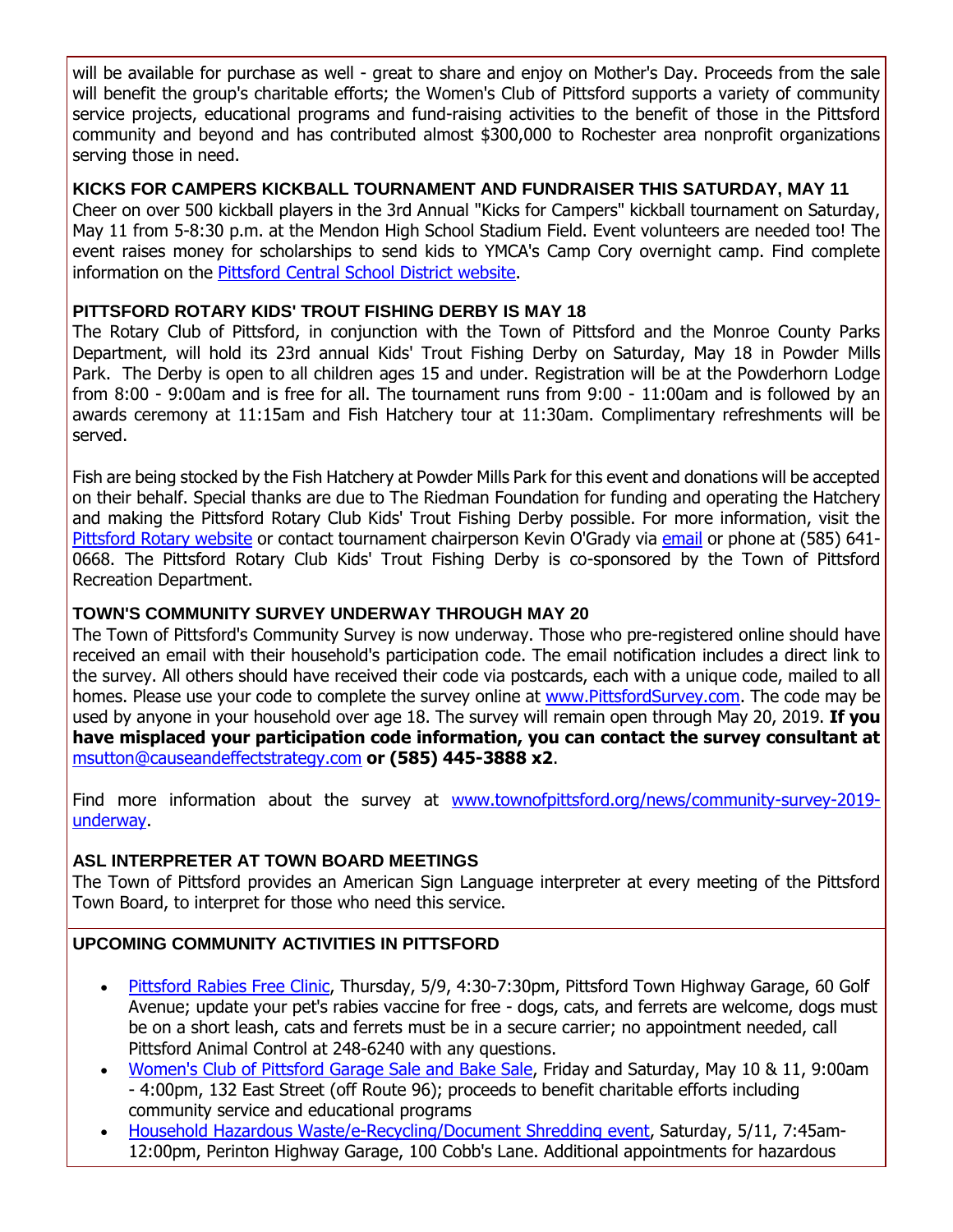waste disposal are no longer available, but electronics recycling and/or document shredding still available, no appointment needed; for HHW appointment at another site go online to [www.monroecounty.gov/ecopark.](http://r20.rs6.net/tn.jsp?f=001M8CJH8sBnMWgz4aopVEaV4YOjJsfj-zXDXQscDa3eZDHI2XsaZJ5CoPwkT071LpQ4lvzE-PEW7e_OhdiGD4atCm_kgR342VdLHx0mxii8Ba4whJestAFAN5LFkOeD4id5hOz0byHpcoDAnBaf0Isw2e5YQ6I8aWzHB0FSmVzkj6vjm8wtecGOsOWY0YrkvkMrgM9REeugAXi9ydPr-WmYtqljB_swOtqugtgLzKHue7IAnU7QD03W0EMM3KMPT-xm5DtuWo2oTpxUXgeHzbv7KaRUdSUsrdHy5WLAeS3F2E=&c=7LLbr8LOb_cBoZg3hp41pEzYmtWBuhuhkEdAsRC7YrPBmf1koEN9IA==&ch=UW3ysYm4R7SnQVuhGww5iKkpfJ6D62tYpi6hzqrb8VRk6IE4wKTUiA==) More information, including the list of hazardous materials and electronics accepted for collection, can be found [HERE.](http://r20.rs6.net/tn.jsp?f=001M8CJH8sBnMWgz4aopVEaV4YOjJsfj-zXDXQscDa3eZDHI2XsaZJ5Cn10itVqJcYH5ucb03tEKy0gs5nOwZwoPWxQhgnczkG-i9P-GZUFDeWrXo4600Bn0_3o1xpfcaqFF57XohpkScqSRzHkrviVkz-ttoHZEBploa-WEJi8jNPNhnFSiJe9yg5uEmAYkVT1e9NHO4p9q3flsylvnqzDHQJDubPboyDuTB58CDOoFBqF61XCnU46s6RWZPIF8Mr1ko-4taiqJAl9xGTvCL8r43pFe9_Q6gcRrUEWAoqasbYxHlCMu8Y4TBxpiY0W8UlAoLGwPAf7Na1jzX5i_V3fSSygWnlIdKxGl7ti1LOgLGvZS8HrSEfYQg==&c=7LLbr8LOb_cBoZg3hp41pEzYmtWBuhuhkEdAsRC7YrPBmf1koEN9IA==&ch=UW3ysYm4R7SnQVuhGww5iKkpfJ6D62tYpi6hzqrb8VRk6IE4wKTUiA==)

- [United Church of Pittsford Rise & Shine Community Breakfast,](http://r20.rs6.net/tn.jsp?f=001M8CJH8sBnMWgz4aopVEaV4YOjJsfj-zXDXQscDa3eZDHI2XsaZJ5CnN7sMbrt2w2J-WsQPJDfgD0WwDIkBj0EvNscHO0WJjcabu95tapcVUSEbxknTCKH7caUTM6OHUrofBJIXj44HxHn6qNqrX5gjCHIWS-5LLk0Y4GQULFZjmPaTPcFKDo01wuUrtVKHVSOd_X8cHcqV4g4X9C3-w2V6zPQHTrWPEAS8A9tClY9tu6OD6PCQ9S1bRGQEk7Y1ZN9YmJlKsy4WFfSWE6SjzOKPHTt5AiBAonvIJkTXi-b-E=&c=7LLbr8LOb_cBoZg3hp41pEzYmtWBuhuhkEdAsRC7YrPBmf1koEN9IA==&ch=UW3ysYm4R7SnQVuhGww5iKkpfJ6D62tYpi6hzqrb8VRk6IE4wKTUiA==) Saturday, 6/11, 8:00-10:00am, United Church of Pittsford, 123 South Main Street at Sunset Boulevard; all are welcome, breakfast is \$5.00 per person and includes pancakes served with maple syrup, whipped cream and blueberry topping, sausage links, scrambled eggs, coffee, tea, and juice; proceeds to benefit [Coffee](http://r20.rs6.net/tn.jsp?f=001M8CJH8sBnMWgz4aopVEaV4YOjJsfj-zXDXQscDa3eZDHI2XsaZJ5CjtivUqdf4eI9suXl4-C8r4TSxp4gOEZ-4nm3Hpwc77tI-aQ2muR8WBg9Q2D4BeG2xzpPyWusw_05KvNLuvVqlvs1QugHMtGLazUROHh3OUcnYWYdu0yufzZjcpEgXxtfSdxrpQkrP00CJyJ5kp2QDtzQeWbQySMWk6SPVHFloG3DJrr5et2BPyWUHUIHITuDluvcpn1hYTycciRKYdymDBwXPoZbj-EHVYqYDKR3s6xLfwu_TzZgFlQhcX4JpL7Qg==&c=7LLbr8LOb_cBoZg3hp41pEzYmtWBuhuhkEdAsRC7YrPBmf1koEN9IA==&ch=UW3ysYm4R7SnQVuhGww5iKkpfJ6D62tYpi6hzqrb8VRk6IE4wKTUiA==)  [Connection,](http://r20.rs6.net/tn.jsp?f=001M8CJH8sBnMWgz4aopVEaV4YOjJsfj-zXDXQscDa3eZDHI2XsaZJ5CjtivUqdf4eI9suXl4-C8r4TSxp4gOEZ-4nm3Hpwc77tI-aQ2muR8WBg9Q2D4BeG2xzpPyWusw_05KvNLuvVqlvs1QugHMtGLazUROHh3OUcnYWYdu0yufzZjcpEgXxtfSdxrpQkrP00CJyJ5kp2QDtzQeWbQySMWk6SPVHFloG3DJrr5et2BPyWUHUIHITuDluvcpn1hYTycciRKYdymDBwXPoZbj-EHVYqYDKR3s6xLfwu_TzZgFlQhcX4JpL7Qg==&c=7LLbr8LOb_cBoZg3hp41pEzYmtWBuhuhkEdAsRC7YrPBmf1koEN9IA==&ch=UW3ysYm4R7SnQVuhGww5iKkpfJ6D62tYpi6hzqrb8VRk6IE4wKTUiA==) employing and supporting women in recovery from addiction. The breakfast is held the second Saturday of each month from October through June, benefiting a different charity each time. More info 586-6870 or email [ucpittsford@gmail.com.](mailto:ucpittsford@gmail.com?subject=Rise%20and%20Shine%20Pancake%20Breakfast)
- [Supervisor Saturday with Bill Smith](http://r20.rs6.net/tn.jsp?f=001M8CJH8sBnMWgz4aopVEaV4YOjJsfj-zXDXQscDa3eZDHI2XsaZJ5CtMKIrPBWKGUF_Ue00cz9kEb30Gv1EILauY8bcDw-crGtavqCk2SdaOfim5LMRIiDJxe0-eRPj9mQCAtAOML-P3z0G7FWjb04hgmeJyQlG03-fz3Qih2CMpn3lGccE6XzAsPSbUna_k5B6Aqm4wS2vy-h5lMPmYV6CmwK1f9I8zqryyivL2XRzh2do6Pffv1uRCkYFd7nFPmS9r3agZQWMw_lUjR2GwZ0CSWgEgZ24Z8Qjvtafozaf7Nz_ZNwd3VVlSOZEo98Pm-6d4Bgub6I5v1f8d6pg0PApmdChG2OPPppzxFn_6DAJw=&c=7LLbr8LOb_cBoZg3hp41pEzYmtWBuhuhkEdAsRC7YrPBmf1koEN9IA==&ch=UW3ysYm4R7SnQVuhGww5iKkpfJ6D62tYpi6hzqrb8VRk6IE4wKTUiA==) join the conversation with Town Supervisor Bill Smith at this casual open house, topics of discussion based upon attendee interest; Saturday, 5/11, 9:00 - 10:00am, Fisher Meeting Room (first floor), Pittsford Community Library, 24 State Street
- [Kicks for Campers Fundraising Kickball Tournament,](http://r20.rs6.net/tn.jsp?f=001M8CJH8sBnMWgz4aopVEaV4YOjJsfj-zXDXQscDa3eZDHI2XsaZJ5ClU38bGQMbG8SM4LXbzXvBWCoYyEiwrjwkNBoilPr9D0lEQd-5FiuMiciQpDitn0hwOhzZwsG6Q9Vo5Da1gSJVwuHm3lT5yuP4GFm8w76hC139wDBR-lfcVvRdBbtvq1RPclfuupvl_JVfYJxGuD81zUVDdGJ4PDq33YKORVwks4fks8QE4pNci8L_76IJcbjMDIW-wECzfkXeQnIANB_vjoZjMBAy5BTGUxNPQwcN7gjmQWFlxgGZd-8bi2qrPUtwRHkpQrs2ANRD-oWTUS77ogDspueL9HG3CClbHCqKvEVguAvFgnsicDWGTZx6o7A1BwB0PHVuUDUPj_vzYduP6sboT3dVJCiWi-KgdGt-nxlFYZmmUGYTvNlVlUDPLzCCJooCROOMOuYizM1OS-iKTvx2NGsDgHeEV3BBYqmNs6wWu67dbcOziipraX511n5pPLyMMRKbrRTCXPEYq3DBhfDoX615GFKg==&c=7LLbr8LOb_cBoZg3hp41pEzYmtWBuhuhkEdAsRC7YrPBmf1koEN9IA==&ch=UW3ysYm4R7SnQVuhGww5iKkpfJ6D62tYpi6hzqrb8VRk6IE4wKTUiA==) Saturday, 5/11, 5:00 8:30pm, Pittsford Mendon High School Stadium field, 472 Mendon Road; info at Pittsford Central School District [website](http://r20.rs6.net/tn.jsp?f=001M8CJH8sBnMWgz4aopVEaV4YOjJsfj-zXDXQscDa3eZDHI2XsaZJ5ClU38bGQMbG8XnFHTDbo_bdztsyNI2rCAV2FJDUw9RchcHf-8Amt65VYukl4FrVNcWgnHH61OKqQa-29qWQ-06ikqPJFnlJbUd2oMsm4qKsmhy82OBkK8j5ZtnTQ88prCgdJ70FNIDYP-chG2lZ7WwJ_62PzvW-YeJVvE2zN9Zd6v-YB5WIW9GMMlJArF3LuNinvizLSsgqT-PE6iZqpsYPBFBjBUGL_NVf3Az_ozNTNQH5Lb_yorsctD1qSvIYUYPO6uNsh1Z7f&c=7LLbr8LOb_cBoZg3hp41pEzYmtWBuhuhkEdAsRC7YrPBmf1koEN9IA==&ch=UW3ysYm4R7SnQVuhGww5iKkpfJ6D62tYpi6hzqrb8VRk6IE4wKTUiA==)
- [Pittsford Rotary Kids' Trout Fishing Derby,](http://r20.rs6.net/tn.jsp?f=001M8CJH8sBnMWgz4aopVEaV4YOjJsfj-zXDXQscDa3eZDHI2XsaZJ5CosEkshZRpm6PiOJNWSaKitTRFAOkTV1bk9cXBKB1hELJqBrgnJnB6vuXvW0neEiCnv_S9-Ngf3H9J0-DaGLDlzu5k8qF4mVoA5Tp3y12ah1PG8Go-_mUD4LtWzPvyIuK-7CkndX3eQ4CKGWaEEH9b67ReTwfWMxBj9jHxQ62I36EaB2HHpWExP6Y22asenfpoFKuRMDCJN9_FIZ6WMxgIpmAPz1YfJN7fRB_hPG1Hpj3-f8Eszp_fllqAsxRF-MDQ==&c=7LLbr8LOb_cBoZg3hp41pEzYmtWBuhuhkEdAsRC7YrPBmf1koEN9IA==&ch=UW3ysYm4R7SnQVuhGww5iKkpfJ6D62tYpi6hzqrb8VRk6IE4wKTUiA==) Saturday, 5/18, 8:00am 12noon, Powder Mills Park, registration begins 8:00am at Powderhorn Lodge, tournament runs 9:00-11:00am, Awards Ceremony at 11:15am and Fish Hatchery tour at 11:30am, more info [HERE](http://r20.rs6.net/tn.jsp?f=001M8CJH8sBnMWgz4aopVEaV4YOjJsfj-zXDXQscDa3eZDHI2XsaZJ5CosEkshZRpm6PiOJNWSaKitTRFAOkTV1bk9cXBKB1hELJqBrgnJnB6vuXvW0neEiCnv_S9-Ngf3H9J0-DaGLDlzu5k8qF4mVoA5Tp3y12ah1PG8Go-_mUD4LtWzPvyIuK-7CkndX3eQ4CKGWaEEH9b67ReTwfWMxBj9jHxQ62I36EaB2HHpWExP6Y22asenfpoFKuRMDCJN9_FIZ6WMxgIpmAPz1YfJN7fRB_hPG1Hpj3-f8Eszp_fllqAsxRF-MDQ==&c=7LLbr8LOb_cBoZg3hp41pEzYmtWBuhuhkEdAsRC7YrPBmf1koEN9IA==&ch=UW3ysYm4R7SnQVuhGww5iKkpfJ6D62tYpi6hzqrb8VRk6IE4wKTUiA==) or [email Kevin O'Grady.](mailto:kevin@ogradyassociates.com?subject=Pittsford%20Rotary%20Kids)
- [Pittsford Garden Club Plant Sale,](http://pittsfordgardenclub.wordpress.com/?utm_source=eNews+05-08-19&utm_campaign=eNews+05-08-19&utm_medium=email) Saturday, 5/18, 9:00am 12:00pm, municipal parking lot behind the Pittsford Community Library (24 State Street); to benefit club's civic beautification efforts throughout Pittsford
- [New Horizons Spring Concert,](http://r20.rs6.net/tn.jsp?f=001M8CJH8sBnMWgz4aopVEaV4YOjJsfj-zXDXQscDa3eZDHI2XsaZJ5Co531Y6rTvjz9pr4uPqznh9rywpOaKOM6fKyhWPUTlCjl--ldcRSezspBhtNea9LsGkNkB_MyJTCAm_7AqVIdwTsA8AyF29MDHcGX3LUKnw_-5km9K8L8qgBplA5Ono4RXsGUT0a42xF0NpWL8MTQnMD3OR3BpusbAsAfo1YtjtoB12_kb4II4RQNOOiZCUfv_GCHFMtyK7suv9VmENYjQimVwvkKM3wDlfXfKxqMFh9jkeKKc1_wJA=&c=7LLbr8LOb_cBoZg3hp41pEzYmtWBuhuhkEdAsRC7YrPBmf1koEN9IA==&ch=UW3ysYm4R7SnQVuhGww5iKkpfJ6D62tYpi6hzqrb8VRk6IE4wKTUiA==) Monday, 5/20 at 7:00pm, Kodak Hall at Eastman Theatre, 26 Gibbs Street, Rochester 14604; free and open to the public, a variety of inspiring music from Hoagy Carmichael, to Sousa, to Carmen; family-friendly, handicap accessible, more info at [www.rocnewhorizons.org](http://r20.rs6.net/tn.jsp?f=001M8CJH8sBnMWgz4aopVEaV4YOjJsfj-zXDXQscDa3eZDHI2XsaZJ5Co531Y6rTvjz9pr4uPqznh9rywpOaKOM6fKyhWPUTlCjl--ldcRSezspBhtNea9LsGkNkB_MyJTCAm_7AqVIdwTsA8AyF29MDHcGX3LUKnw_-5km9K8L8qgBplA5Ono4RXsGUT0a42xF0NpWL8MTQnMD3OR3BpusbAsAfo1YtjtoB12_kb4II4RQNOOiZCUfv_GCHFMtyK7suv9VmENYjQimVwvkKM3wDlfXfKxqMFh9jkeKKc1_wJA=&c=7LLbr8LOb_cBoZg3hp41pEzYmtWBuhuhkEdAsRC7YrPBmf1koEN9IA==&ch=UW3ysYm4R7SnQVuhGww5iKkpfJ6D62tYpi6hzqrb8VRk6IE4wKTUiA==)
- [Paddle and Pour Festival,](http://r20.rs6.net/tn.jsp?f=001M8CJH8sBnMWgz4aopVEaV4YOjJsfj-zXDXQscDa3eZDHI2XsaZJ5CjJi5PvRsn8mERrR2NRwCMiIOKWhZWNc1OCDsltWZH2kjqo4mI8cSiU-fS6LIQbkoFjb4gAbrB2WgHPwJctPij50Zg5ikFGFlWAWOpIYmGIMFxVcNkpB02ECVZKY9nZuFotSZkPtzhrT64RNTcQkwTvFETkjmCnbwqUvaUZmKcgz0wKoH_dLyiY2i9ETm9MzbfOzEiQ9hBV_VmWayc-fye_SfkZ1CK-2AaasEsg82lfkEwpAhNQw_YE=&c=7LLbr8LOb_cBoZg3hp41pEzYmtWBuhuhkEdAsRC7YrPBmf1koEN9IA==&ch=UW3ysYm4R7SnQVuhGww5iKkpfJ6D62tYpi6hzqrb8VRk6IE4wKTUiA==) Saturday, 5/25, 12noon 10:00pm, canalside at Schoen Place in Pittsford Village; taste the best from local and upstate craft breweries and vineyards (12:00-5:00pm) and beer/wine tent (5:00-10:00pm), variety of food and beverages throughout the day and evening, Children's Activities (12:00-6:00pm), Art & Artisans (12:00-9:00pm), live music all day, including headlining performance by The Skycoasters 8:00-10:00pm; complete schedule and information at [www.paddleandpour.org.](http://www.paddleandpour.org/)
- [Memorial Day Parade and Remembrance Ceremony,](http://r20.rs6.net/tn.jsp?f=001M8CJH8sBnMWgz4aopVEaV4YOjJsfj-zXDXQscDa3eZDHI2XsaZJ5CiY-lYKE3og24N5FxiU0r44qNkgTNJWq5O8CWrVHxSm15i1uEMJ5w3UdJpdM-WJ-7kVjox44UK6GggX_IQSaBaLOoBRCiyG33H3WIj0DJ0FrVQugf4l9uvGAIqNGg_3cCJtlgNFgi_hj1YiFmqzYCNqkMoGol2nrv48ol6aa0vaWja9L3k7kT65VPYZEg8GYpZYWM-mqFoODQz-KLx0r5zYDZgXLjEDSJ33QeU6SS29xehFOHb_AK4nt9grHc5q1zQ==&c=7LLbr8LOb_cBoZg3hp41pEzYmtWBuhuhkEdAsRC7YrPBmf1koEN9IA==&ch=UW3ysYm4R7SnQVuhGww5iKkpfJ6D62tYpi6hzqrb8VRk6IE4wKTUiA==) Monday, 5/27; parade steps off from Sutherland High School at 10:00am, marches down Jefferson Road to Main Street and culminates at the Pittsford Cemetery (Washington Road) for a moving Remembrance Ceremony; reception to follow at Rayson-Miller American Legion Post #899, 21 N. Main Street
- [Pittsford Triathlon,](http://r20.rs6.net/tn.jsp?f=001M8CJH8sBnMWgz4aopVEaV4YOjJsfj-zXDXQscDa3eZDHI2XsaZJ5Cn_yKsvcySxSzMdPJSs-9BLCo4ekVEn250sgk6eR_yAbM9HO0WV1BJ1U4jUHrIYu8e4VqIBzVcrt-Sy1CJsNtez6T4_Wkv71pi2dg8m6uS00wONKhC8WELQbbIdhz2bKIDi-IOXnYkGp3yKYnpTUMCnvEHYIHQUF8aYKvPgxpNhTskQ9odnoDSgVU61TTT6bV3I1vbOkLKmFnNJztDGcER6oTlqbVTcrD9Y34FEOGn5_bTvDZIgf40Q7bAW5jQ_h0w==&c=7LLbr8LOb_cBoZg3hp41pEzYmtWBuhuhkEdAsRC7YrPBmf1koEN9IA==&ch=UW3ysYm4R7SnQVuhGww5iKkpfJ6D62tYpi6hzqrb8VRk6IE4wKTUiA==) Sunday, 6/2, 7:00am, Thornell Farm Park, 480 Mendon Road; registration underway, [registration HERE](http://r20.rs6.net/tn.jsp?f=001M8CJH8sBnMWgz4aopVEaV4YOjJsfj-zXDXQscDa3eZDHI2XsaZJ5Cn_yKsvcySxSjdeePVLTPK49DyJ_2tvIV6f-NEXBG9qF69bFFq0VshG5LKZRlrlQ-4Vx1rQUTMdtY_iJx6GCMooRov0EFHu0LPuwj7BfcwxE1zm7kh8XDvtD3plfjzD53PjjyuFUosV7fH75n8tDUTjGuk1rXKBEo7zEXM4ueP0-4ae4RJQksK4FzRmmMmJ5Latb9y8b6Dap_2RhxF8fNJsBxZ-gA9RsgAhJN8_RQrzxS7koEKN8dKTWiAdUrdIsQYI7cCbtjbGbYbS6wBY0AycHbKSLxeTdwg==&c=7LLbr8LOb_cBoZg3hp41pEzYmtWBuhuhkEdAsRC7YrPBmf1koEN9IA==&ch=UW3ysYm4R7SnQVuhGww5iKkpfJ6D62tYpi6hzqrb8VRk6IE4wKTUiA==) or for more info see our [Triathlon event page](http://r20.rs6.net/tn.jsp?f=001M8CJH8sBnMWgz4aopVEaV4YOjJsfj-zXDXQscDa3eZDHI2XsaZJ5Cn_yKsvcySxSzMdPJSs-9BLCo4ekVEn250sgk6eR_yAbM9HO0WV1BJ1U4jUHrIYu8e4VqIBzVcrt-Sy1CJsNtez6T4_Wkv71pi2dg8m6uS00wONKhC8WELQbbIdhz2bKIDi-IOXnYkGp3yKYnpTUMCnvEHYIHQUF8aYKvPgxpNhTskQ9odnoDSgVU61TTT6bV3I1vbOkLKmFnNJztDGcER6oTlqbVTcrD9Y34FEOGn5_bTvDZIgf40Q7bAW5jQ_h0w==&c=7LLbr8LOb_cBoZg3hp41pEzYmtWBuhuhkEdAsRC7YrPBmf1koEN9IA==&ch=UW3ysYm4R7SnQVuhGww5iKkpfJ6D62tYpi6hzqrb8VRk6IE4wKTUiA==) on the Town website.

#### **TOWN OF PITTSFORD BOARD MEETINGS**

- **Parks and Recreation Board**, Wednesday, 5/8, CANCELED
- **Pittsford Community Library Board**, Wednesday, 5/8, 7:00PM, Fletcher Steele Meeting Room, Pittsford Community Library, 24 State Street
- **Design Review & Historic Preservation Board**, Thursday, 5/9, 6:45PM, Public Meeting Room, Town Hall (lower level), 11 South Main Street
- **Planning Board,** Monday 5/13, 7:30PM, Public Meeting Room, Town Hall (lower level), 11 South Main Street

#### **COMMUNITY MEETINGS CALENDAR**